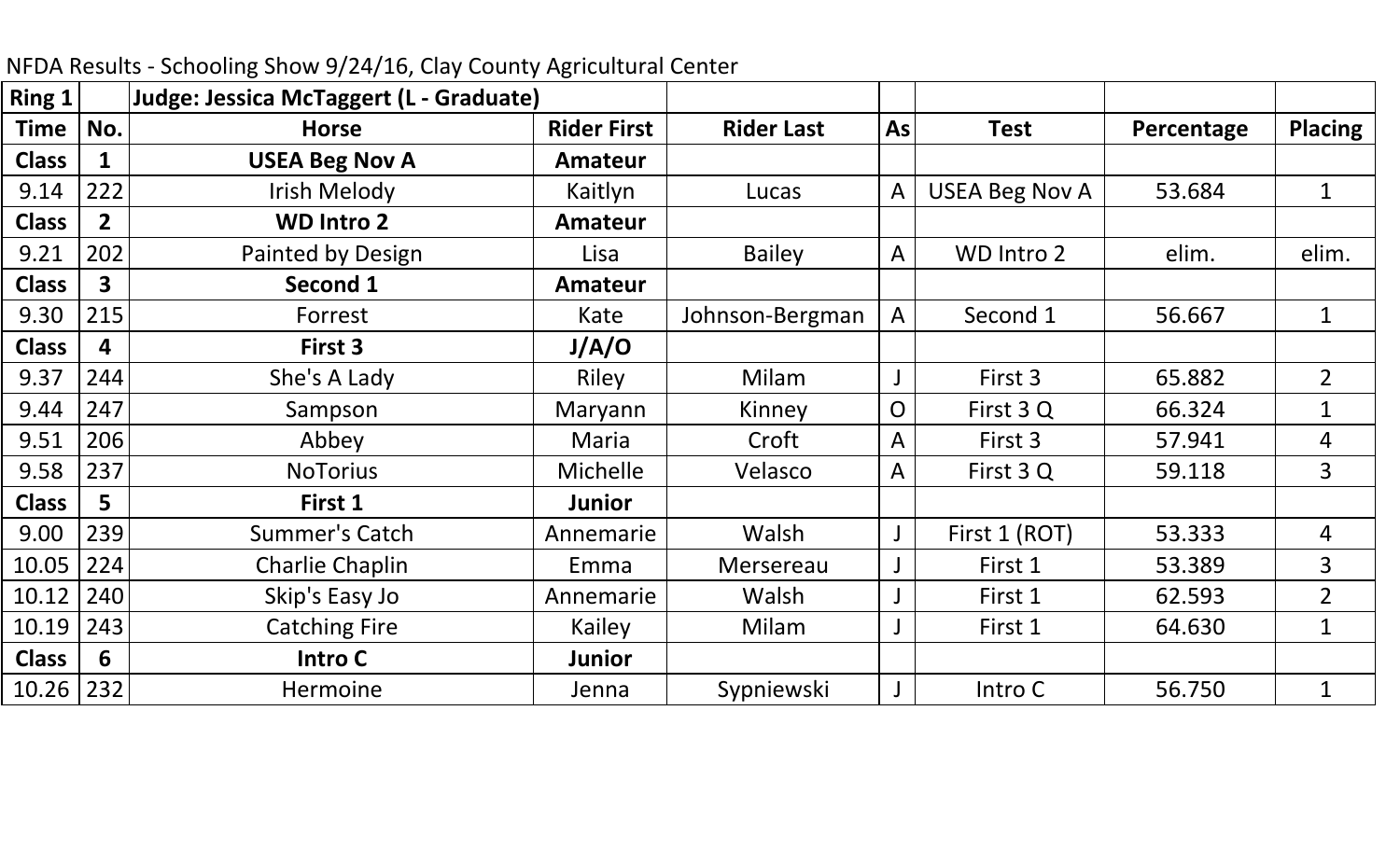| <b>Class</b> | $\overline{\mathbf{z}}$ | <b>Training 2</b>      | <b>Junior</b>   |                 |                |                   |        |                |
|--------------|-------------------------|------------------------|-----------------|-----------------|----------------|-------------------|--------|----------------|
| 10.33        | 210                     | Hawkeye                | Abigail         | Gillespie       | J              | <b>Training 2</b> | 63.654 | 3              |
| 10.40        | 211                     | Camo                   | Sarah           | Gillespie       |                | Training 2        | 58.077 | 4              |
| 10.47        | 241                     | Jake the Mercedes      | Hannah          | <b>Williams</b> |                | Training 2        | 67.710 | $\overline{2}$ |
| 10.54        | 203                     | Khahpur's Piaffe       | Shelby          | <b>Brazeal</b>  |                | Training 2        | 68.269 | $\mathbf{1}$   |
| <b>Class</b> | 8                       | <b>Training 2</b>      | A/O             |                 |                |                   |        |                |
| 11.15        | 246                     | <b>Black Jack</b>      | Denise          | <b>Williams</b> | A              | Training 2        | 58.654 | 4              |
| 11.22        | 229                     | Dragon's Lair Crusader | Heather         | <b>Stalker</b>  | A              | Training 2        | 60.577 | 3              |
| 11.29        | 225                     | <b>Summer's Catch</b>  | Jayne           | <b>Schults</b>  | A              | Training 2        | 62.885 | $\overline{2}$ |
| 1.30         | 223                     | <b>Snap My Picture</b> | <b>Michelle</b> | <b>McGee</b>    | $\overline{O}$ | Training 2 (ROT)  | 67.500 | $\mathbf 1$    |
|              |                         |                        |                 |                 |                |                   |        |                |
| <b>Class</b> | 9                       | First 1                | Open            |                 |                |                   |        |                |
| 11.50        | 247                     | Sampson                | Maryann         | Kinney          | $\overline{O}$ | First 1           | 61.296 | $\mathbf{1}$   |
| <b>Class</b> | 10                      | <b>Training 3</b>      | <b>Amateur</b>  |                 |                |                   |        |                |
| 9.07         | 235                     | And A Nod              | <b>Barbara</b>  | Turner          | A              | Training 3 (ROT)  | 64.545 | $\overline{3}$ |
| 11.36        | 213                     | <b>Scotch Fianna</b>   | Virginia        | Hartley         | A              | Training 3        | scr.   | scr.           |
| 11.43        | 216                     | Hotse T. Blackstone    | Lisa            | Kaatz           | A              | <b>Training 3</b> | 64.545 | 1              |
| 11.57        | 217                     | Eden                   | Katie           | Kimball         | A              | Training 3 Q      | 60.909 | 4              |
| 12.04        | 246                     | <b>Black Jack</b>      | Denise          | <b>Williams</b> | A              | Training 3 Q      | 56.591 | 6              |
| 12.11        | 229                     | Dragon's Lair Crusader | Heather         | <b>Stalker</b>  | A              | Training 3 Q      | 64.545 | $\overline{2}$ |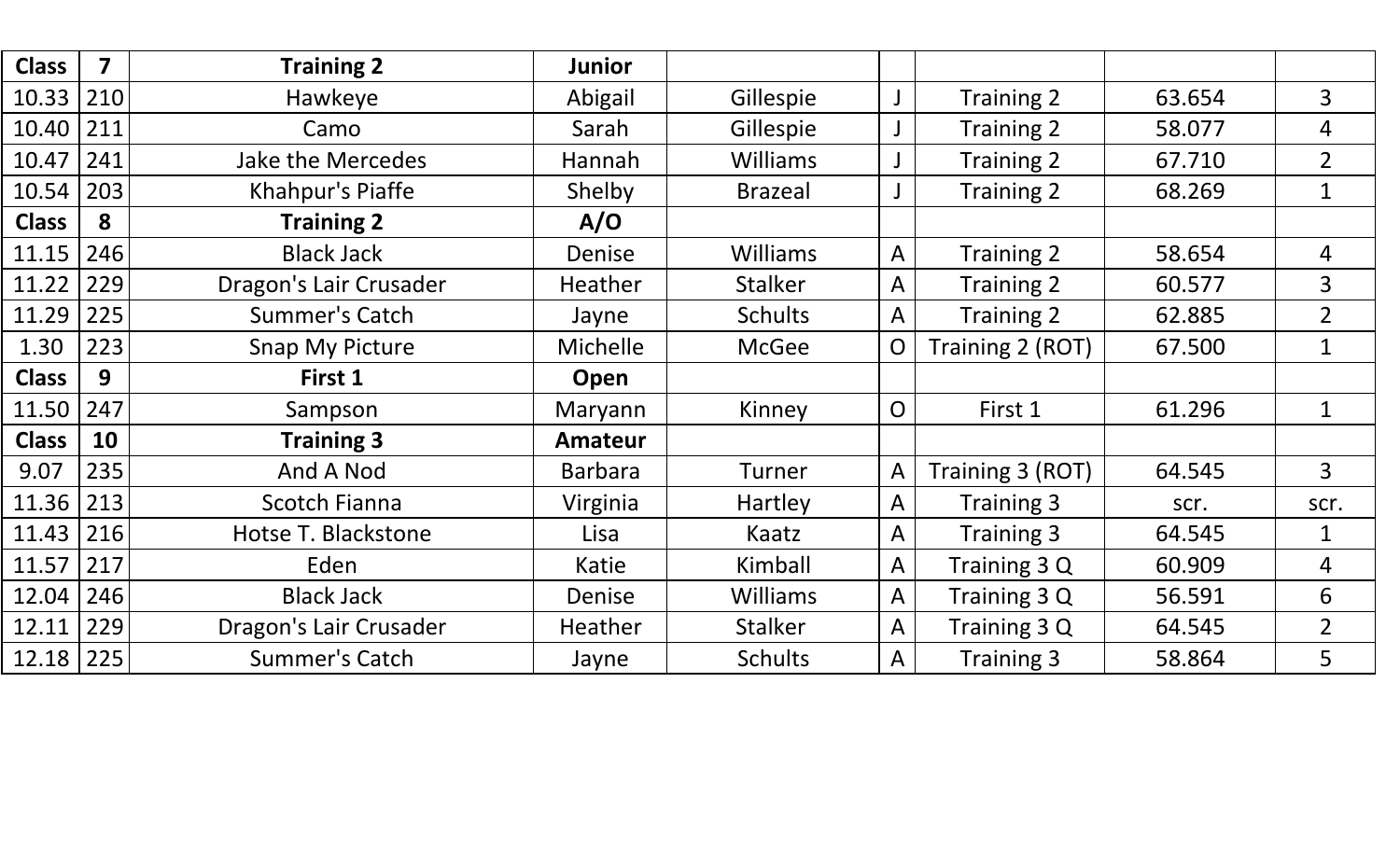| <b>Class</b> | 11  | First 2                         | A/J             |                 |                |                 |        |                |
|--------------|-----|---------------------------------|-----------------|-----------------|----------------|-----------------|--------|----------------|
| 12.25        | 240 | Skip's Easy Jo                  | Annemarie       | Walsh           |                | First 2         | 58.594 | $\overline{3}$ |
| 12.32        | 206 | Abbey                           | Maria           | Croft           | $\mathsf{A}$   | First 2         | 59.594 | $\overline{4}$ |
| 12.39        | 243 | <b>Catching Fire</b>            | <b>Kailey</b>   | Milam           |                | First 2         | 62.656 | $\overline{2}$ |
| 12.46        | 244 | She's A Lady                    | Riley           | Milam           |                | First 2         | 66.250 | $\mathbf{1}$   |
| <b>Class</b> | 12  | <b>WD 2-4 Q</b>                 | <b>Amateur</b>  |                 |                |                 |        |                |
| 1.37         | 201 | Party at the Ritz               | <b>Barbara</b>  | Aponte          | $\mathsf{A}$   | <b>WD 2-4 Q</b> | 70.729 | $\mathbf{1}$   |
| 1.46         | 228 | Abracadabra                     | <b>Heather</b>  | <b>Stalker</b>  | A              | <b>WD 2-4 Q</b> | 66.770 | $\overline{2}$ |
| <b>Class</b> | 13  | Third 1                         | <b>Amateur</b>  |                 |                |                 |        |                |
| 2.02         | 215 | Forrest                         | Kate            | Johnson-Bergman | $\overline{A}$ | Third 1         | 53.636 | $\mathbf{1}$   |
| <b>Class</b> | 14  | Intro B Q                       | Junior          |                 |                |                 |        |                |
| 1.55         | 249 | Antarious                       | Caroline        | Ledford         | J              | Intro B Q (ROT) | 63.438 | $\overline{2}$ |
| 2.09         | 245 | Momma's Harley                  | China           | Sneed           |                | Intro B Q       | scr.   | scr.           |
| 2.16         | 232 | Hermoine                        | Jenna           | Sypniewski      | J              | Intro B         | 64.062 | $\mathbf 1$    |
| 2.23         | 242 | Spectacular Kid                 | Ashlynn         | Amburgey        |                | Intro B Q       | 56.250 | $\overline{3}$ |
| <b>Class</b> | 15  | <b>Training 3</b>               | Open            |                 |                |                 |        |                |
| 2.30         | 227 | Dem Alabastro                   | Adriana         | Smith           | $\overline{O}$ | Training 3      | 63.182 | $\overline{2}$ |
| 2.37         | 223 | Snap My Picture                 | <b>Michelle</b> | <b>McGee</b>    | $\overline{O}$ | Training 3 Q    | 64.318 | $\mathbf 1$    |
| <b>Class</b> | 16  | <b>Intro B</b>                  | <b>Amateur</b>  |                 |                |                 |        |                |
| 2.44         | 236 | Horseshoe Bend's Marilyn Monroe | Michelle        | Velasco         | $\mathsf{A}$   | Intro B Q       | 61.188 | 3              |
| 2.51         | 221 | Looking Up                      | Catherine       | Lecrone         | A              | Intro B         | 66.563 | $\mathbf 1$    |
| 2.58         | 231 | <b>Snickerdoodles</b>           | Sandy           | Stokey          | $\mathsf{A}$   | Intro B         | 57.187 | 4              |
| 3.05         | 226 | <b>Bailey's Irish Cream</b>     | Tammy           | Slater          | $\mathsf{A}$   | Intro B Q       | 64.063 | $\overline{2}$ |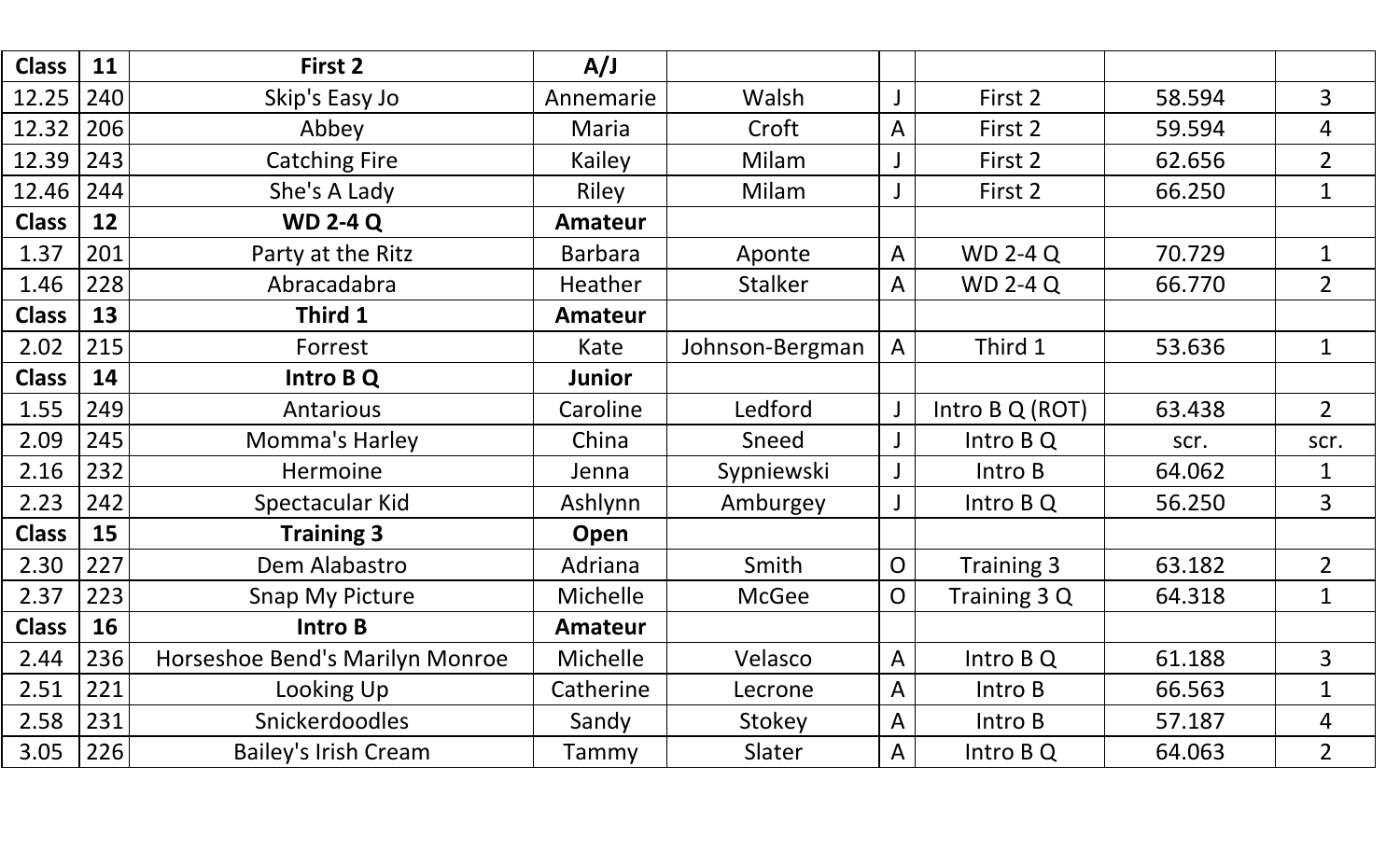| <b>Class</b>  | 17  | Intro B                                   | Amateur            |                   |                |                 |        |                |
|---------------|-----|-------------------------------------------|--------------------|-------------------|----------------|-----------------|--------|----------------|
| 3.12          | 248 | <b>Rivermont's HideNGoSeek</b>            | <b>Terry</b>       | Martin            | $\mathsf{A}$   | Intro B Q       | 66.875 | $\mathbf 1$    |
| 3.19          | 230 | Sophia                                    | Diana              | <b>Stevens</b>    | $\mathsf{A}$   | Intro B Q       | 66.875 | $\mathbf{1}$   |
| 3.26          | 233 | Leon                                      | Mary               | <b>Teter</b>      | $\overline{A}$ | Intro B Q       | 61.563 | $\overline{2}$ |
| 3.33          | 207 | Dem Alabastro                             | Patricia           | Elder             | $\overline{A}$ | Intro B         | 61.563 | $\overline{2}$ |
| 3.58          | 251 | <b>Sheza Diversify</b>                    | Hope               | Greig             | $\mathsf{A}$   | Intro B (ROT)   | 59.688 | $\overline{3}$ |
| <b>Class</b>  | 18  | <b>WD 2-3</b>                             | <b>Amateur</b>     |                   |                |                 |        |                |
| 3.40          | 201 | Party at the Ritz                         | Barbara            | Aponte            | $\mathsf{A}$   | <b>WD 2-3</b>   | 66.731 | $\mathbf{1}$   |
| <b>Class</b>  | 19  | <b>WD 3-4 Q</b>                           | <b>Amateur</b>     |                   |                |                 |        |                |
| 3.49          | 228 | Abracadabra                               | Heather            | <b>Stalker</b>    | $\mathsf{A}$   | <b>WD 3-4 Q</b> | 65.345 | $\mathbf 1$    |
| <b>Class</b>  | 20  | <b>Intro A</b>                            | <b>Junior</b>      |                   |                |                 |        |                |
| 4.05          | 249 | Antarious                                 | Caroline           | Ledford           | J              | Intro A         | 62.813 | $\mathbf 1$    |
| <b>Ring 2</b> |     | <b>Judge: Vickie Rollack (L-Graduate)</b> |                    |                   |                |                 |        |                |
| <b>Time</b>   | No. | <b>Horse</b>                              | <b>Rider First</b> | <b>Rider Last</b> | As             | <b>Test</b>     |        |                |
| <b>Class</b>  | 21  | <b>Intro A</b>                            | <b>Junior</b>      |                   |                |                 |        |                |
| 9.00          | 208 | <b>Bella</b>                              | <b>Hilary</b>      | Englert           |                | Intro A         | 62.813 | $\overline{2}$ |
| 9.07          | 232 | <b>Hermoine</b>                           | Jenna              | Sypniewski        |                | Intro A         | 69.687 | $\mathbf 1$    |
| 9.14          | 242 | Spectacular Kid                           | Ashlynn            | Amburgey          |                | Intro A         | 56.875 | $\overline{3}$ |
| <b>Class</b>  | 22  | <b>Training 1</b>                         | <b>Junior</b>      |                   |                |                 |        |                |
| 9.21          | 211 | Camo                                      | Sarah              | Gillespie         | $\bigcup$      | Training 1      | 62.609 | $\overline{2}$ |
| 9.28          | 203 | Khahpur's Piaffe                          | Shelby             | <b>Brazeal</b>    |                | Training 1      | 62.826 | $\mathbf 1$    |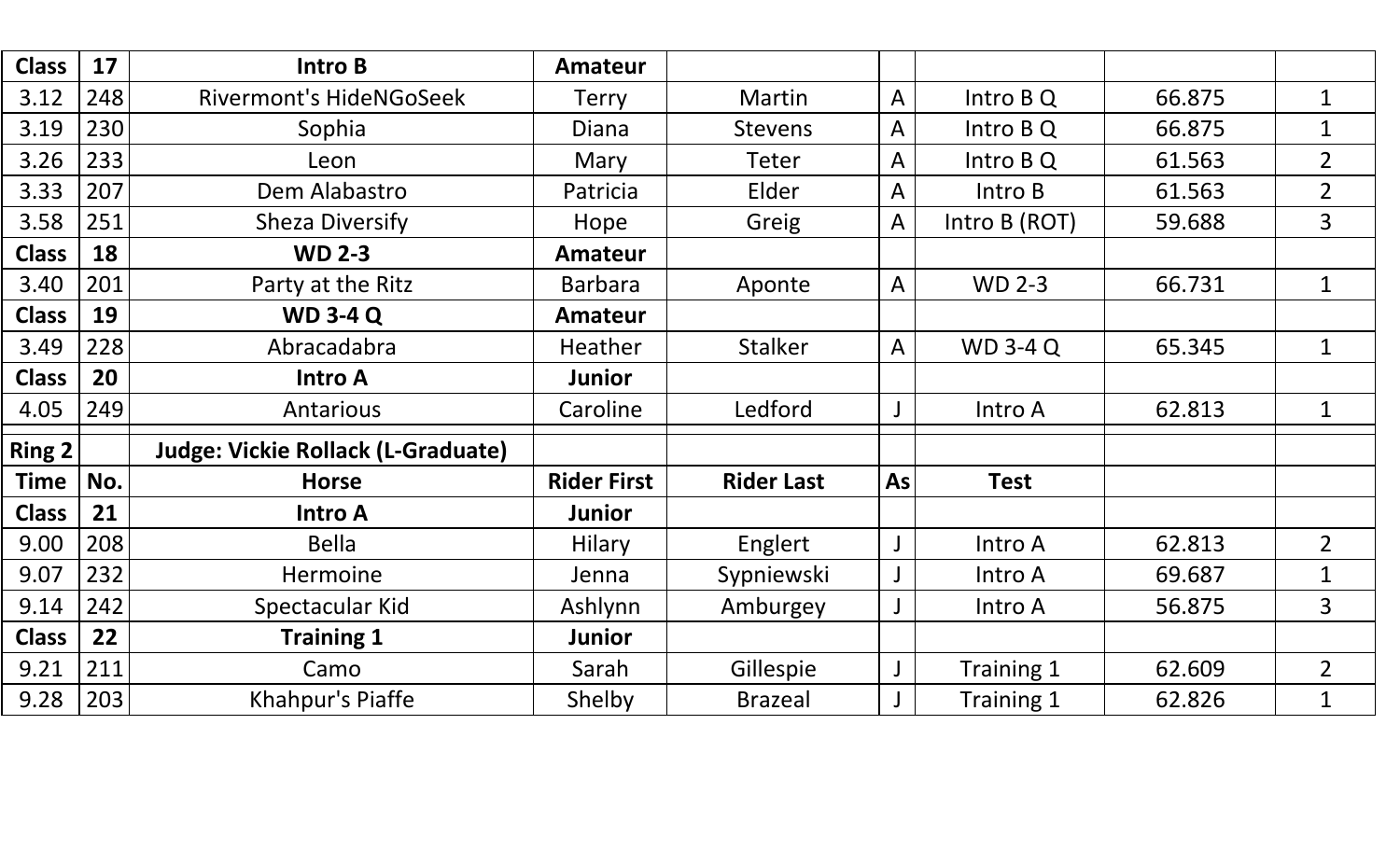| <b>Class</b>  | 23  | <b>Training 1</b>              | <b>Amateur</b> |               |                |                       |        |                |
|---------------|-----|--------------------------------|----------------|---------------|----------------|-----------------------|--------|----------------|
| 9.35          | 204 | <b>BringBackTheMagic</b>       | Andrea         | <b>Burros</b> | $\overline{A}$ | Training 1            | 56.522 | 5              |
| 9.42          | 213 | <b>Scotch Fianna</b>           | Virginia       | Hartley       | $\overline{A}$ | Training 1            | scr.   | scr.           |
| 9.49          | 217 | Eden                           | Katie          | Kimball       | $\overline{A}$ | Training 1            | 67.391 | $\overline{2}$ |
| 9.56          | 233 | Leon                           | Mary           | <b>Teter</b>  | $\overline{A}$ | Training 1            | 60.000 | $\overline{4}$ |
| 10.03         | 226 | <b>Bailey's Irish Cream</b>    | Tammy          | Slater        | $\overline{A}$ | Training 1            | 65.000 | 3              |
| 10.10         | 248 | <b>Rivermont's HideNGoSeek</b> | <b>Terry</b>   | Martin        | $\overline{A}$ | Training 1            | 71.522 | $\mathbf{1}$   |
| <b>Class</b>  | 24  | <b>WD Basic 3</b>              | J/A            |               |                |                       |        |                |
| 10.17         | 212 | <b>Scotch Bar Buffington</b>   | Taylor         | Hammann       |                | <b>WD Basic 3</b>     | 63.379 | $\mathbf{1}$   |
| 10.26         | 205 | <b>Classical Ace</b>           | Denise         | Cox           | $\overline{A}$ | <b>WD Basic 3</b>     | 58.182 | $\overline{2}$ |
| <b>Class</b>  | 25  | <b>USEA Beg Nov B</b>          | <b>Amateur</b> |               |                |                       |        |                |
| 10.35         | 222 | Irish Melody                   | Kaitlyn        | Lucas         | $\overline{A}$ | <b>USEA Beg Nov B</b> | 59.250 | $\mathbf{1}$   |
| <b>Class</b>  | 26  | <b>WD Intro 4 Q</b>            | J/A            |               |                |                       |        |                |
| 10.44         | 202 | Painted by Design              | Lisa           | <b>Bailey</b> | $\mathsf{A}$   | WD Intro 4Q           | scr.   | scr.           |
| 10.53         | 219 | <b>Bright Sunlight</b>         | Lauret         | Lawrence      | $\overline{A}$ | WD Intro 4 Q          | elim.  | elim.          |
| 11.02         | 220 | <b>Miss Awesome Rodder</b>     | Alexander      | Lawrence      |                | WD Intro 4 Q          | 66.618 | $\mathbf{1}$   |
| <b>Class</b>  | 27  | <b>WD Basic 4 Q</b>            | <b>Junior</b>  |               |                |                       |        |                |
| 11.25         | 212 | <b>Scotch Bar Buffington</b>   | Taylor         | Hammann       | $\mathsf{J}$   | WD Basic 4 Q          | 66.618 | $\mathbf{1}$   |
| <b>Class</b>  | 28  | <b>Intro A</b>                 | <b>Amateur</b> |               |                |                       |        |                |
| 11.34         | 221 | Looking Up                     | Catherine      | Lecrone       | $\overline{A}$ | Intro A               | 65.313 | $\overline{2}$ |
| 11.41         | 231 | Snickerdoodles                 | Sandy          | Stokey        | $\overline{A}$ | Intro A               | 60.313 | $\overline{3}$ |
| $12.52$   251 |     | <b>Sheza Diversify</b>         | Hope           | Greig         | $\overline{A}$ | Intro A (ROT)         | 67.500 | $\mathbf{1}$   |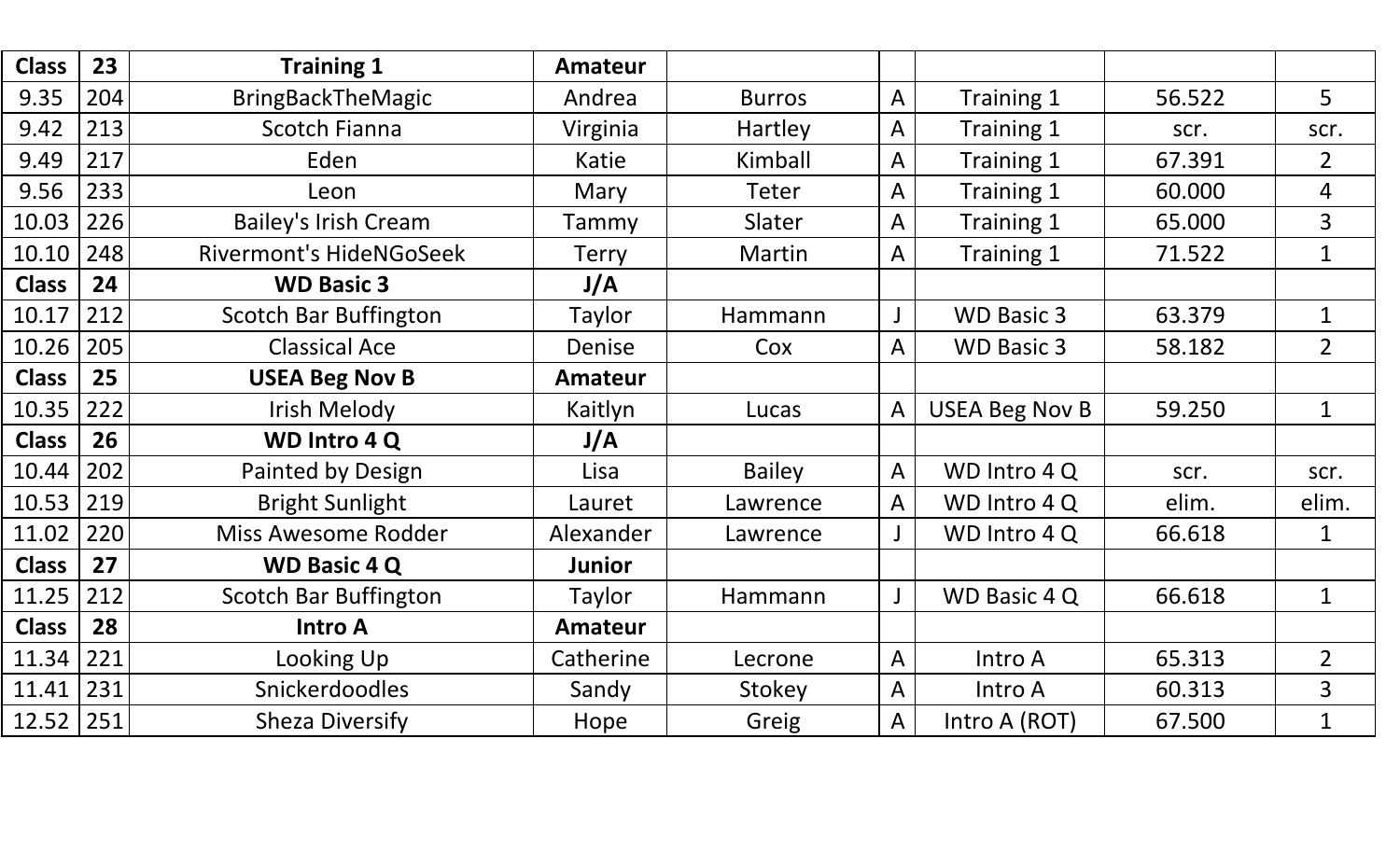| <b>Class</b> | 29  | <b>Training 3</b>      | <b>Junior</b> |                 |   |                   |        |                |
|--------------|-----|------------------------|---------------|-----------------|---|-------------------|--------|----------------|
| 11.48        | 210 | Hawkeye                | Abigail       | Gillespie       |   | Training 3        | 62.500 | 2              |
| 11.55        | 224 | Charlie Chaplin        | Emma          | Mersereau       |   | Training 3 Q      | 58.182 | $\overline{4}$ |
| 12.02        | 241 | Jake the Mercedes      | <b>Hannah</b> | <b>Williams</b> |   | Training 3 Q      | 60.227 | 3              |
| 12.09        | 203 | Khahpur's Piaffe       | Shelby        | <b>Brazeal</b>  |   | Training 3 Q      | 63.636 | 1              |
| <b>Class</b> | 30  | <b>WD Intro 1</b>      | Amateur       |                 |   |                   |        |                |
| 12.16        | 202 | Painted by Design      | Lisa          | <b>Bailey</b>   | A | WD Intro 1        | scr.   | scr.           |
| <b>Class</b> | 31  | <b>WD Intro 3</b>      | Amateur       |                 |   |                   |        |                |
| 12.25        | 219 | <b>Bright Sunlight</b> | Lauret        | Lawrence        | A | WD Intro 3        | 65.208 | 1              |
| <b>Class</b> | 32  | <b>WD Basic 1</b>      | J/A           |                 |   |                   |        |                |
| 12.34        | 220 | Miss Awesome Rodder    | Alexander     | Lawrence        |   | <b>WD Basic 1</b> | 62.419 | $\overline{2}$ |
| 12.43        | 205 | <b>Classical Ace</b>   | Denise        | Cox             | A | <b>WD Basic 1</b> | 65.438 | 1              |